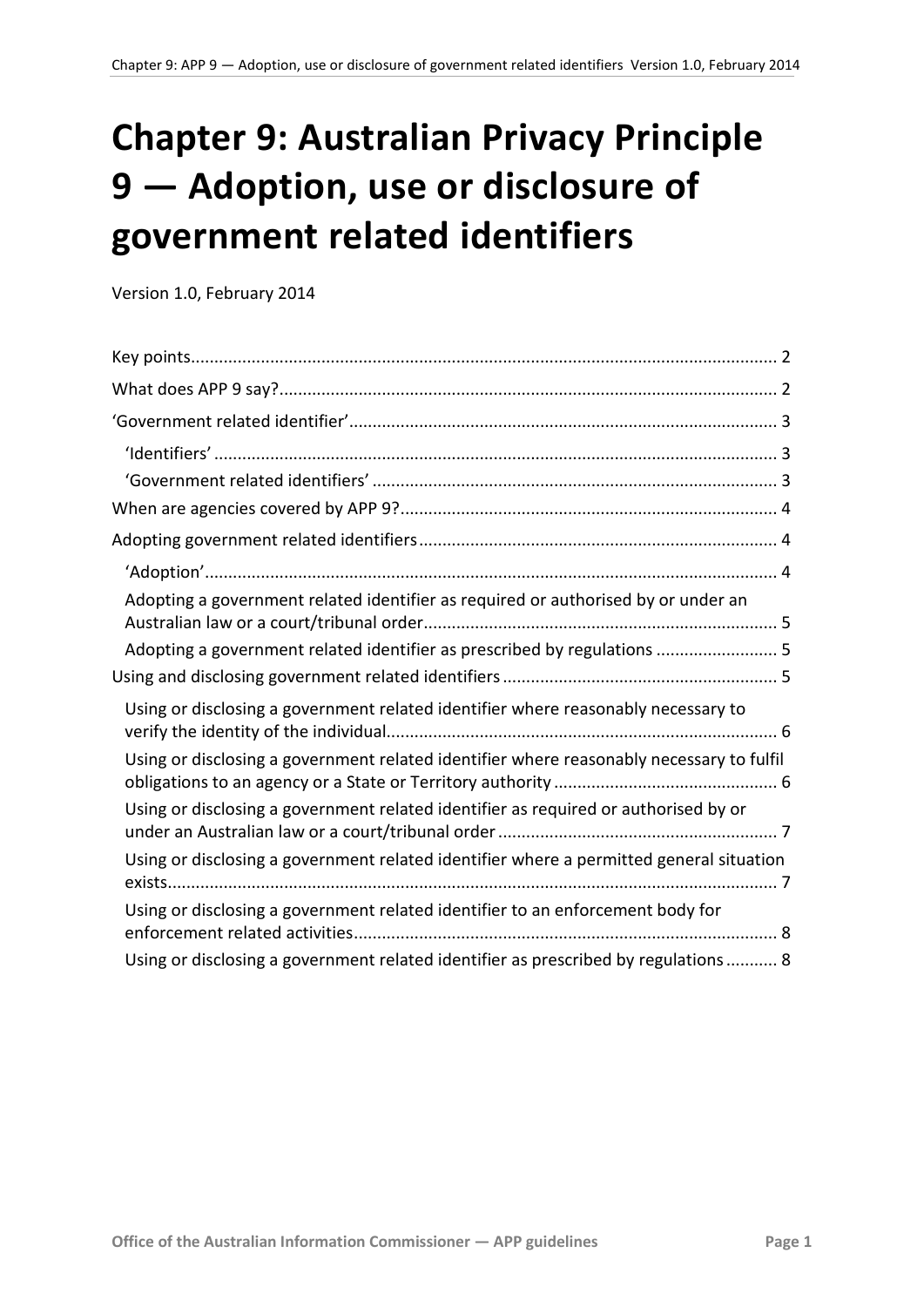# <span id="page-1-0"></span>**Key points**

- APP 9 restricts the adoption, use and disclosure of government related identifiers by organisations. APP 9 may also apply to some agencies in the circumstances set out in s 7A.
- An identifier is a number, letter or symbol, or a combination of any or all of those things, that is used to identify the individual or to verify the identity of the individual.
- A government related identifier is an identifier that has been assigned by an agency, a State or Territory authority, an agent of an agency or authority, or a contracted service provider for a Commonwealth or State contract.
- Where an identifier, including a government related identifier, is personal information, it must be handled in accordance with the APPs.
- An organisation must not adopt a government related identifier of an individual as its own identifier of the individual, unless an exception applies.
- An organisation must not use or disclose a government related identifier of an individual, unless an exception applies.

# <span id="page-1-1"></span>**What does APP 9 say?**

9.1 An organisation must not adopt, use or disclose a government related identifier unless an exception applies. APP 9 may apply to an agency in the circumstances set out in s 7A (see paragraph[s 9.10](#page-3-3)[–9.11](#page-3-4) below).

9.2 The objective of APP 9 is to restrict general use of government related identifiers by organisations so that they do not become universal identifiers. That could jeopardise privacy by enabling personal information from different sources to be matched and linked in ways that an individual may not agree with or expect.

9.3 An individual cannot consent to the adoption, use or disclosure of their government related identifier.

<span id="page-1-2"></span>9.4 APP 9 restricts how an organisation is permitted to handle government related identifiers, irrespective of whether a particular identifier is the personal information of an individual. An identifier will be personal information if the individual is identifiable or reasonably identifiable from the identifier, including from other information held by, or available to, the entity that holds the identifier. If it is personal information, the identifier must be handled by the entity in accordance with other APPs. 'Personal information' is discussed in more detail in Chapter B (Key concepts), including examples of when an individual may be 'reasonably identifiable'.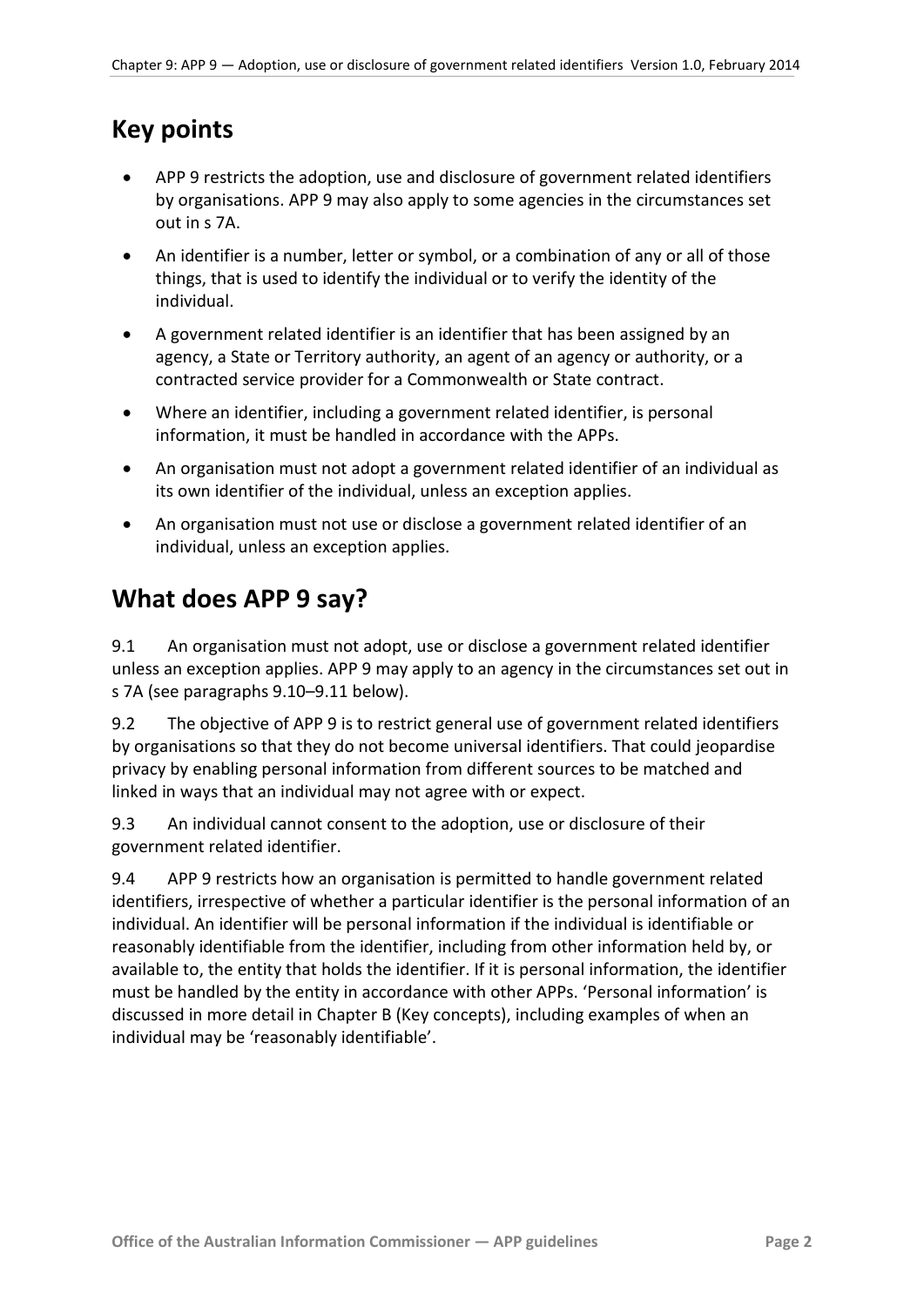# <span id="page-2-0"></span>**'Government related identifier'**

#### <span id="page-2-1"></span>**'Identifiers'**

9.5 An 'identifier' of an individual is defined in s 6(1) as a number, letter or symbol, or a combination of any or all of those things, that is used to identify the individual or to verify the identity of the individual.

9.6 The following are explicitly excluded from the definition of identifier:

- an individual's name
- an individual's Australian Business Number (ABN)
- anything else prescribed by the regulations made under the Privacy Act.<sup>[1](#page-0-0)</sup> This provides flexibility to exclude any specified type of identifier from the definition, and therefore the operation of APP 9, as required.

#### <span id="page-2-2"></span> **'Government related identifiers'**

9.7 A 'government related identifier' of an individual is defined in s 6(1) as an identifier that has been assigned by:

- an agency
- a State or Territory authority
- an agent of an agency, or a State or Territory authority, acting in its capacity as agent, or
- a contracted service provider for a Commonwealth contract, or a State contract, acting in its capacity as contracted service provider for that contract.
- 9.8 The following are given as examples of government related identifiers:
	- Medicare numbers

1

- Centrelink Reference numbers
- driver licence numbers issued by State and Territory authorities
- Australian passport numbers.

9.9 Some government related identifiers are regulated by other laws that restrict the way that entities can collect, use or disclose the particular identifier and related personal information. Examples include tax file numbers and individual healthcare identifiers.<sup>[2](#page-2-3)</sup>

<span id="page-2-4"></span><sup>&</sup>lt;sup>1</sup> See Comlaw <www.comlaw.gov.au> for up-to-date versions of the regulations made under the Privacy

<span id="page-2-3"></span>Act.<br><sup>2</sup> For more information about the legislative regimes, visit the OAIC's Tax File Numbers page and healthcare identifiers page [<www.oaic.gov.au>](http://www.oaic.gov.au/).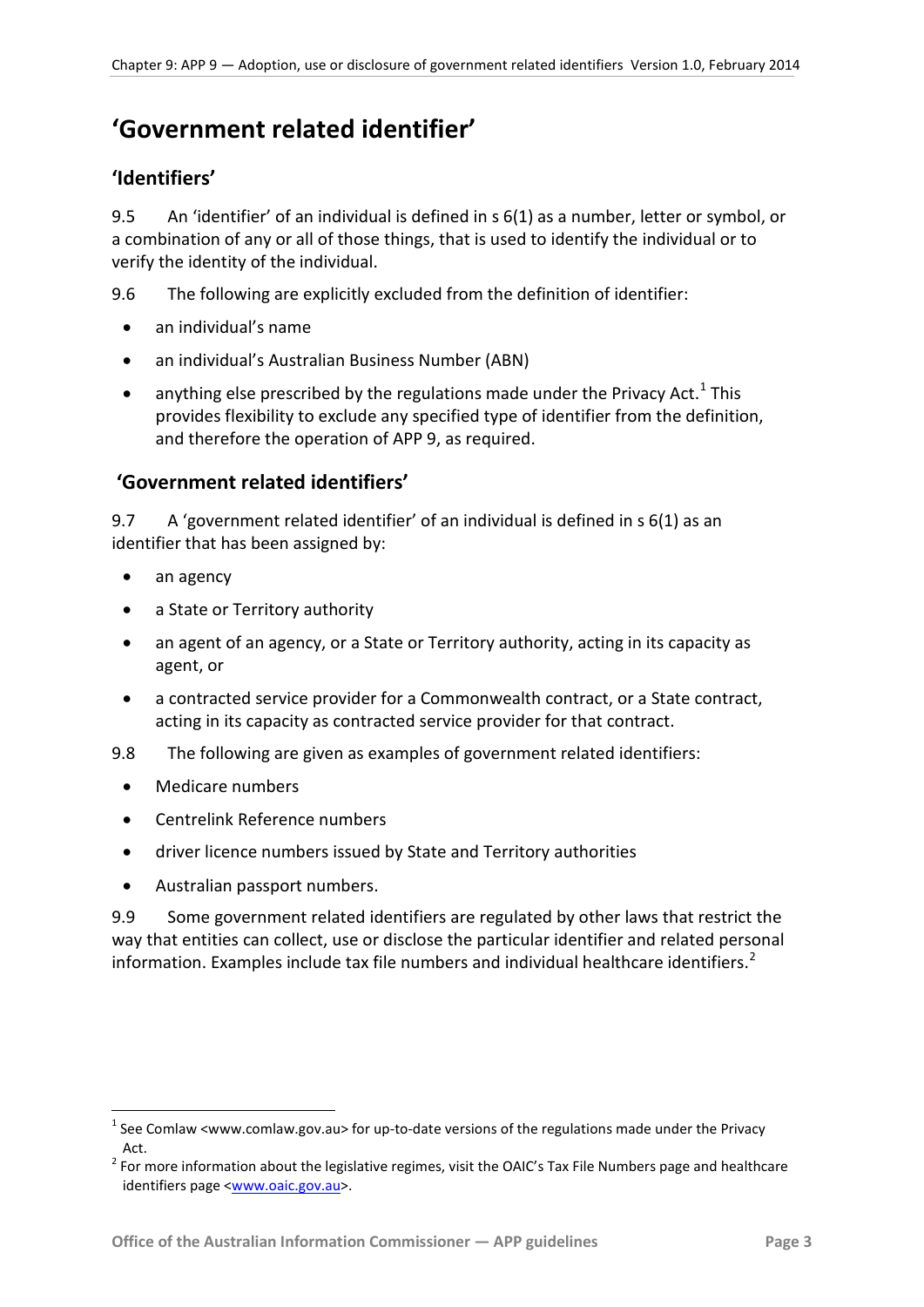# <span id="page-3-0"></span>**When are agencies covered by APP 9?**

<span id="page-3-3"></span>9.10 An agency must comply with the adoption, use and disclosure requirements of APP 9 when dealing with government related identifiers in the circumstances set out in s 7A.

<span id="page-3-4"></span>9.11 These circumstances include where:

- the agency is listed in Part I of Schedule 2 to the *Freedom of Information Act 1982* (the FOI Act) and is prescribed in regulations, [3](#page-2-4) or
- the act or practice relates to the commercial activity of an agency that is specified in Part II of Schedule 2 to the FOI Act. $<sup>4</sup>$  $<sup>4</sup>$  $<sup>4</sup>$ </sup>

# <span id="page-3-1"></span>**Adopting government related identifiers**

9.12 An organisation must not adopt a government related identifier of an individual as its own identifier of the individual unless an exception applies (APP 9.1).

# <span id="page-3-2"></span>**'Adoption'**

1

9.13 The term 'adopt' is not defined in the Privacy Act and so it is appropriate to refer to its ordinary meaning. An organisation adopts a government related identifier if it collects a particular government related identifier of an individual and organises the personal information that it holds about that individual with reference to that identifier.

9.14 The following are examples of when an organisation will be considered to have adopted a government related identifier of an individual:

- a health service provider uses an individual's Medicare number as the basis for the provider's own identification system.
- an accountant uses an individual's tax file number as the basis of the accountant's own identification system.

9.15 Adoption is to be distinguished from merely collecting, using or disclosing a government related identifier. APP 9 does not specifically address the collection of government related identifiers. However, as noted in paragraph [9.4,](#page-1-2) if an organisation collects a government related identifier that is considered to be personal information, the organisation must comply with other APPs, including APP 3 (collection of solicited personal information) and APP 4 (dealing with unsolicited personal information). These APPs are discussed in Chapters 3 and 4 respectively.

9.16 APP 3 provides that an organisation must only collect personal information that is reasonably necessary for one or more of the organisation's functions or activities. If an organisation collects an identifier that it cannot lawfully use or disclose under APP 9.2 (see paragraphs [9.22–](#page-4-3)[9.46\)](#page-8-0), then the collection is not reasonably necessary for one of the

<sup>3</sup> See Comlaw <www.comlaw.gov.au> for up to date versions of the regulations made under the *Freedom of* 

<span id="page-3-6"></span><span id="page-3-5"></span>*Information Act 1982*. 4 See s 7A and OAIC, *Guidelines issued by the Australian Information Commissioner under s 93A of the Freedom of Information Act 1982*, Part 2, OAIC website [<www.oaic.gov.au>](http://www.oaic.gov.au/).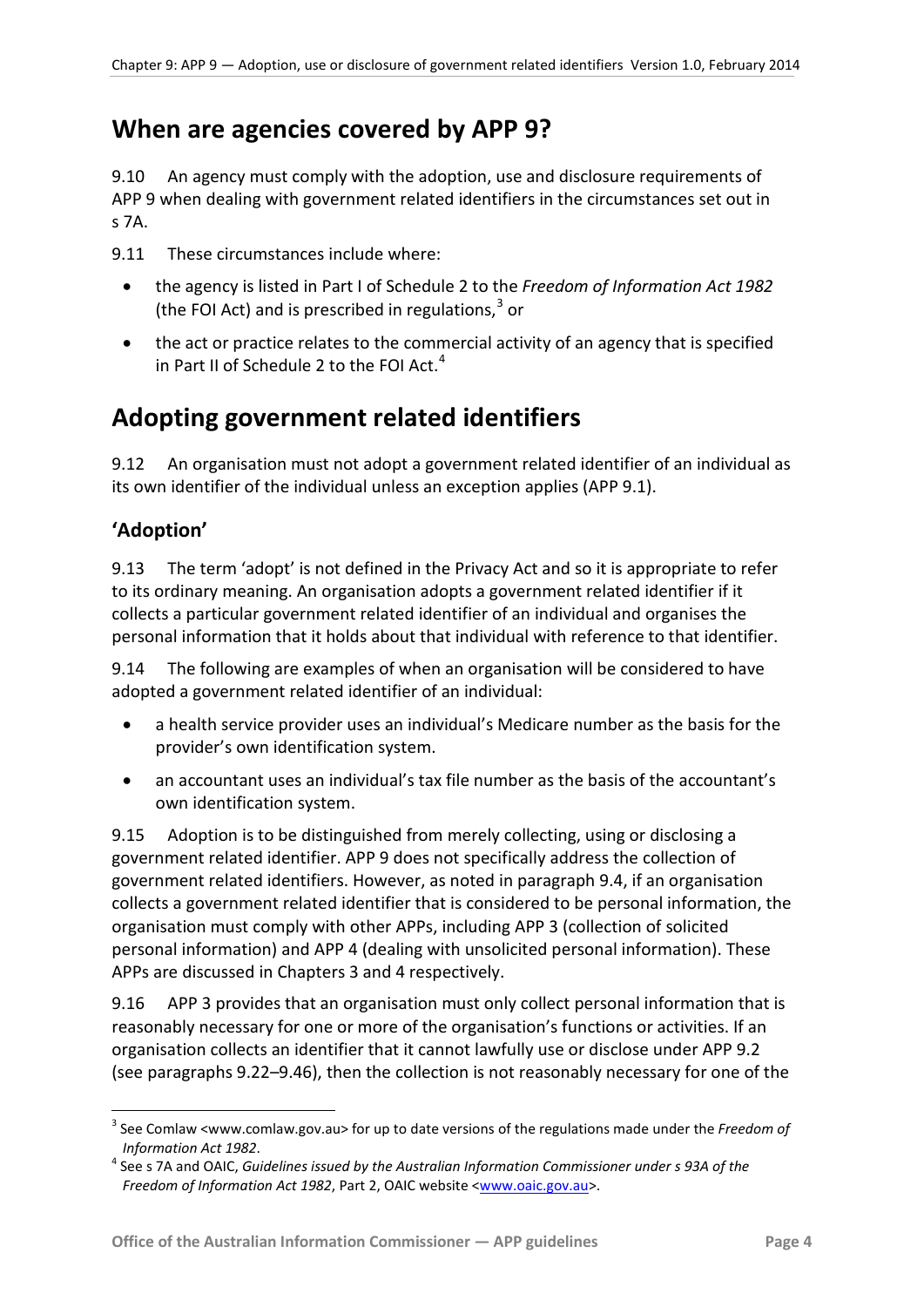organisation's functions or activities. This means that the collection would not be permitted under APP 3.2.

### <span id="page-4-0"></span>**Adopting a government related identifier as required or authorised by or under an Australian law or a court/tribunal order**

9.17 An organisation may adopt a government related identifier of an individual as its own identifier of the individual if the adoption is required or authorised by or under an Australian law or a court/tribunal order (APP 9.1(a)). The meaning of 'required or authorised by or under an Australian law or a court/tribunal order' is discussed in Chapter B (Key concepts).

9.18 The Australian law or court/tribunal order should specify a particular government related identifier, the organisations or classes of organisations permitted to adopt it, and the particular circumstances in which they may do so.

9.19 For example, healthcare providers are authorised by law to adopt the individual healthcare identifiers of their patients as their own identifier.<sup>[5](#page-3-6)</sup> That is, they may organise the personal information of their patients by reference to the patients' individual healthcare identifiers.

#### <span id="page-4-1"></span>**Adopting a government related identifier as prescribed by regulations**

9.20 An organisation may adopt a government related identifier of an individual as its own identifier of the individual if:

- the identifier is prescribed by regulations
- the organisation, or a class of organisations that includes the organisation, is prescribed by regulations, and
- the adoption occurs in the circumstances prescribed by the regulations (APP 9.1(b)).
- 9.21 Regulations may be made under the Privacy Act to prescribe these matters.<sup>[6](#page-4-4)</sup>

# <span id="page-4-2"></span>**Using and disclosing government related identifiers**

<span id="page-4-3"></span>9.22 An organisation must not use or disclose a government related identifier of an individual, unless an exception applies (APP 9.2). The terms 'use' and 'disclosure' are discussed in Chapter B (Key concepts).

9.23 The circumstances in which an organisation may use or disclose government related identifiers under APP 9.2 are narrower in scope than the circumstances in which an organisation may use or disclose other personal information under APP 6. APP 6 does not apply to the disclosure of government related identifiers (APP 6.7(b)) (see Chapter 6 (APP 6)).

-

<sup>5</sup> See the *Healthcare Identifiers Act 2010,* s 25. 'Healthcare provider' is defined in s 5 of the *Healthcare Identifiers Act 2010* [<www.comlaw.gov.au>](http://www.comlaw.gov.au/).<br><sup>6</sup> See Comlaw <www.comlaw.gov.au> for up-to-date versions of regulations made under the Privacy Act.

<span id="page-4-4"></span>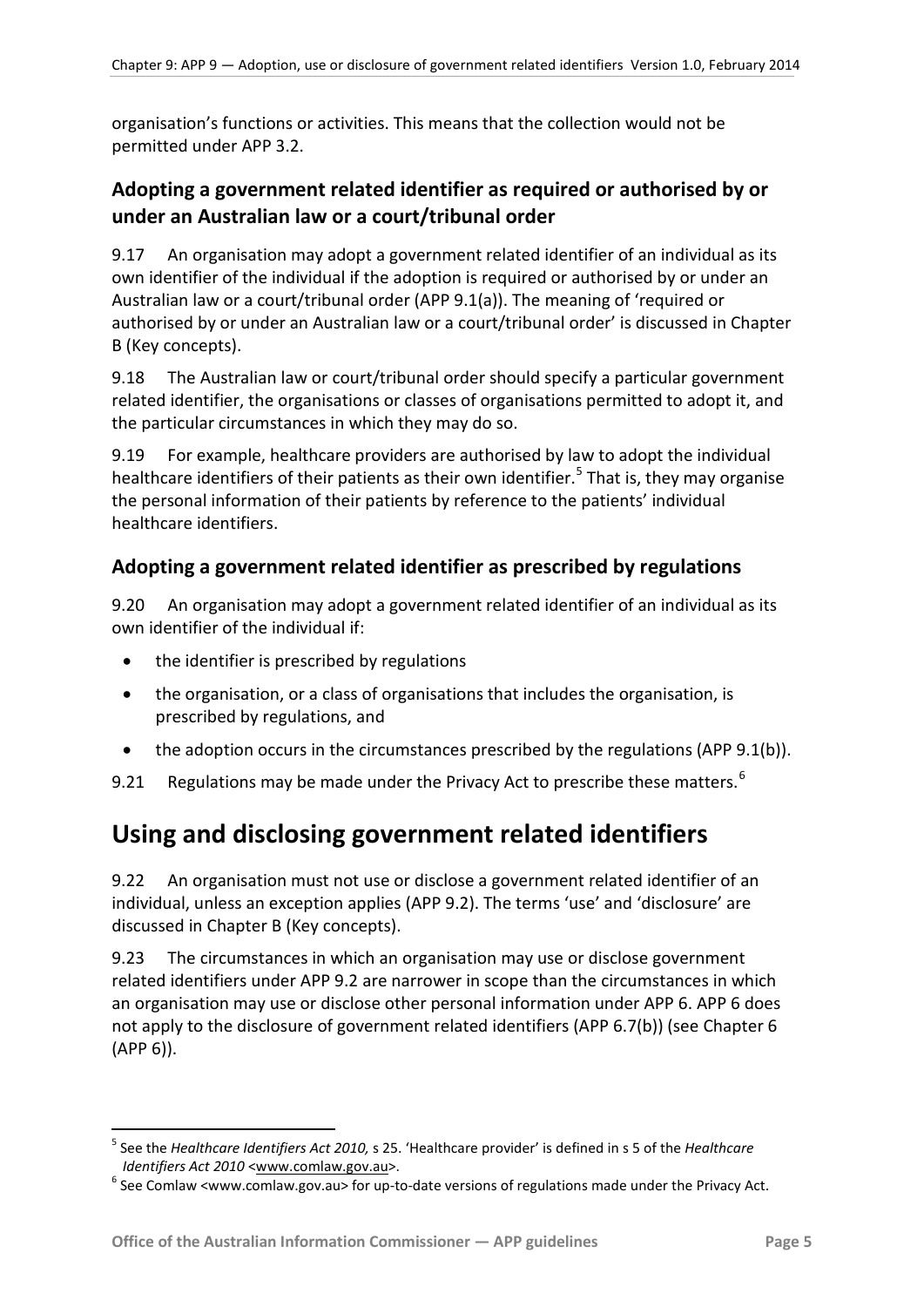# <span id="page-5-0"></span>**Using or disclosing a government related identifier where reasonably necessary to verify the identity of the individual**

9.24 An organisation may use or disclose the government related identifier of an individual if the use or disclosure is reasonably necessary for the organisation to verify the identity of the individual for the purposes of the organisation's activities or functions (APP 9.2(a)).

9.25 This exception allows an organisation to use a government related identifier both to establish the identity of an individual and to verify that an individual is who or what they claim to be, for example, to verify their name or age.

9.26 Government related identifiers are usually contained in high-integrity documents, and are therefore likely to be highly reliable for verifying an individual's identity. An example is that driver licences and passports are used in some circumstances to verify the identity of individuals.

9.27 The use and disclosure of the government related identifier to verify the identity of the individual must be reasonably necessary for the purposes of the organisation's functions or activities. Whether the use or disclosure is 'reasonably necessary' is an objective test. This is discussed in more detail in Chapter B (Key concepts). The functions and activities of the organisation are limited to those in which it may lawfully engage. See Chapter 3 (APP 3) for a discussion of identifying the functions and activities of an organisation.

9.28 There are a number of factors that an organisation should consider in deciding whether the use or disclosure is reasonably necessary to verify the identity of an individual. For example, it may not be reasonably necessary where:

- the organisation can carry out the function or activity without verifying the individual's identity
- there are other practicable means of verifying the individual's identity available to the organisation. For example, an organisation may be able to verify an individual's identity by using or disclosing other types of personal information, rather than the government related identifier (noting that the use and disclosure of other personal information must comply with the relevant APPs).

# <span id="page-5-1"></span>**Using or disclosing a government related identifier where reasonably necessary to fulfil obligations to an agency or a State or Territory authority**

9.29 An organisation may use or disclose a government related identifier of an individual if the use or disclosure is reasonably necessary for the organisation to fulfil its obligations to an agency or a State or Territory authority (APP 9.2(b)).

9.30 This exception is most likely to be relevant to a contracted service provider, and will allow them to use or disclose a government related identifier if this is reasonably necessary to perform a Commonwealth or State or Territory contract.<sup>[7](#page-4-4)</sup> Whether the use or disclosure is 'reasonably necessary' is an objective test. This is discussed in more detail in Chapter B (Key concepts).

<span id="page-5-2"></span><sup>-</sup> $^7$  Explanatory Memorandum, Privacy Amendment (Enhancing Privacy Protection) Bill 2012, p 84.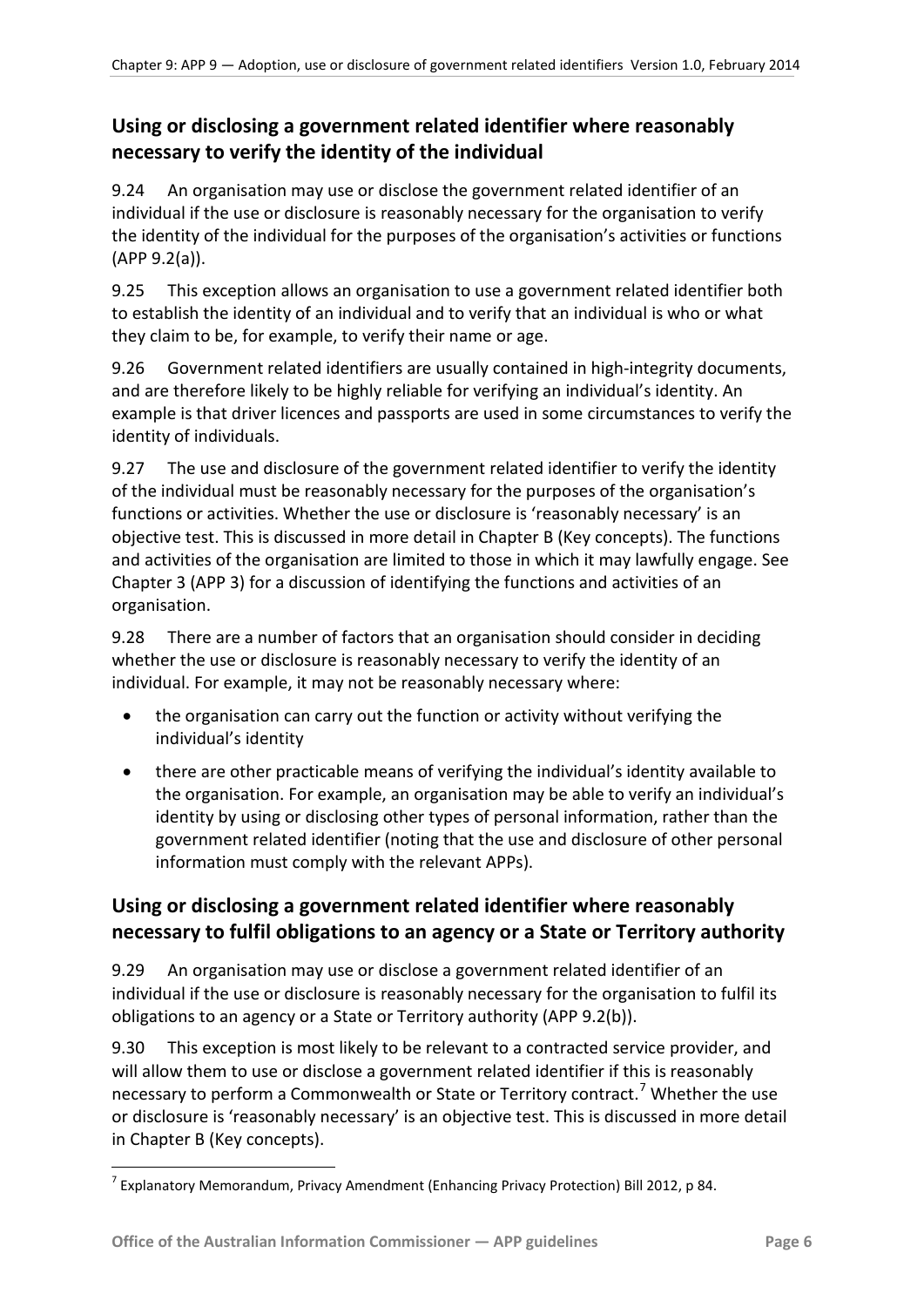### <span id="page-6-0"></span>**Using or disclosing a government related identifier as required or authorised by or under an Australian law or a court/tribunal order**

9.31 An organisation may use or disclose a government related identifier of an individual if the use or disclosure is required or authorised by or under an Australian law or a court/tribunal order (APP 9.2(c)).

9.32 The meaning of 'required or authorised by or under an Australian law or a court/tribunal order' is discussed in Chapter B (Key concepts).

9.33 The Australian law or court/tribunal order should specify a particular government related identifier, the organisations or classes of organisations permitted to use or disclose it, and the particular circumstances in which they may do so.

9.34 For example, the *Healthcare Identifiers Act 2010* permits the use or disclosure of healthcare identifiers for limited purposes by healthcare providers and other entities specified in that Act.

### <span id="page-6-1"></span>**Using or disclosing a government related identifier where a permitted general situation exists**

9.35 An organisation may use or disclose a government related identifier of an individual if a 'permitted general situation' (other than the situations referred to in Items 3, 4 or 5 of the table in subsection 16A(1)) exists in relation to the use or disclosure of the identifier (APP 9.2(d)).

9.36 Section 16A lists two permitted general situations that apply to the use or disclosure of government related identifiers. The two situations are set out below, and are discussed in Chapter C (Permitted general situations) (including the meaning of relevant terms).

#### *Lessening or preventing a serious threat to life, health or safety*

9.37 An organisation may use or disclose a government related identifier of an individual if:

- the organisation reasonably believes the use or disclosure is necessary to lessen or prevent a serious threat to the life, health or safety of any individual, or to public health or safety, and
- it is unreasonable or impracticable to obtain consent (s 16A(1), Item 1).

#### *Taking appropriate action in relation to suspected unlawful activity or serious misconduct*

9.38 An organisation may use or disclose a government related identifier of an individual if:

• the organisation has reason to suspect that unlawful activity, or misconduct of a serious nature, that relates to the organisation's functions or activities has been, is being or may be engaged in, and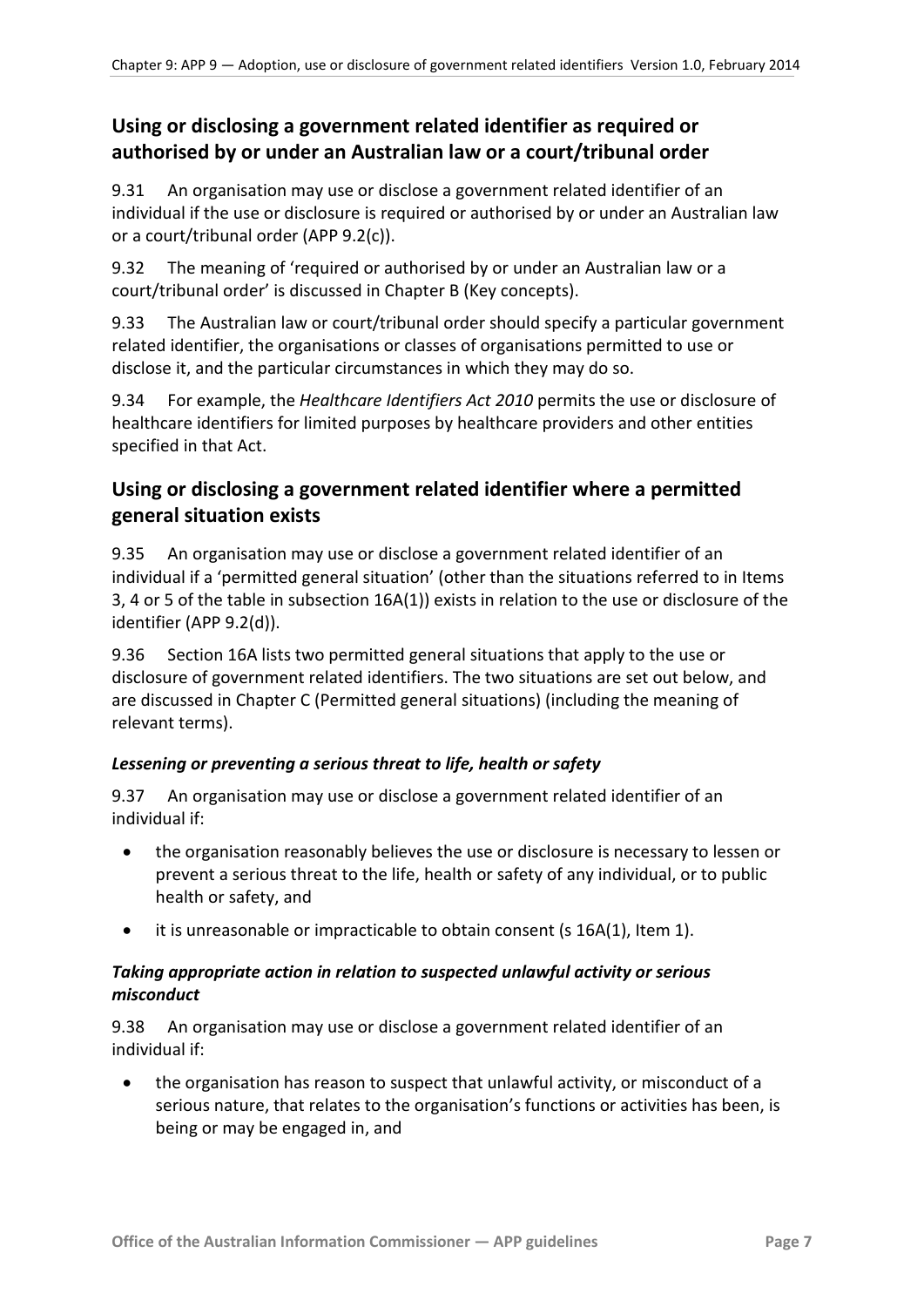• the organisation reasonably believes that the use or disclosure is necessary in order for the organisation to take appropriate action in relation to the matter (s 16A(1), Item 2).

9.39 For example, this permitted general situation might apply where the organisation uses or discloses a government related identifier, such as a customer's Centrelink number, as part of an investigation into suspected fraud by a client in relation to the organisation's functions or activities.

### <span id="page-7-0"></span>**Using or disclosing a government related identifier to an enforcement body for enforcement related activities**

9.40 An organisation may use or disclose a government related identifier of an individual if the organisation reasonably believes that the use or disclosure of the identifier is reasonably necessary for one or more enforcement related activities conducted by, or on behalf of, an enforcement body (APP 9.2(e)).

9.41 An organisation that collects or holds a government related identifier will be able to rely on this exception to cooperate with relevant enforcement bodies in certain circumstances.

9.42 'Enforcement body' is defined in s 6(1) as a list of specific bodies. The list includes Commonwealth, State and Territory bodies that are responsible for policing, criminal investigations, and administering laws to protect the public revenue or to impose penalties or sanctions. Examples of Commonwealth enforcement bodies are the Australian Federal Police, Australian Crime Commission, Customs, the Integrity Commissioner, $8$  the Immigration Department, $9$  Australian Prudential Regulation Authority, Australian Securities and Investments Commission and AUSTRAC.

9.43 'Enforcement related activities' is defined in s 6(1) and discussed in Chapter B (Key concepts). 'Reasonably believes', 'reasonably necessary' and 'enforcement body' are also discussed in Chapter B (Key concepts). For further discussion of a similar exception in APP 6.2(e), see Chapter 6.

9.44 For example, this exception might apply where the Australian Federal Police are investigating fraud committed by an individual against the organisation. The organisation may reasonably believe that disclosure of a copy of a driver licence to the AFP is reasonably necessary for the AFP's investigation, where the AFP needed to obtain information provided by that individual to the organisation.

### <span id="page-7-1"></span>**Using or disclosing a government related identifier as prescribed by regulations**

9.45 An organisation may use or disclose a government related identifier of an individual if:

• the identifier is prescribed by regulations

1

<sup>8</sup> 'Integrity Commissioner' is defined in s 6(1) as having the same meaning as in the *Law Enforcement* 

<span id="page-7-3"></span><span id="page-7-2"></span>*Integrity Commissioner Act 2006. 9* 'Immigration Department' is defined in s 6(1) as the Department administered by the Minister administering the *Migration Act 1958*.